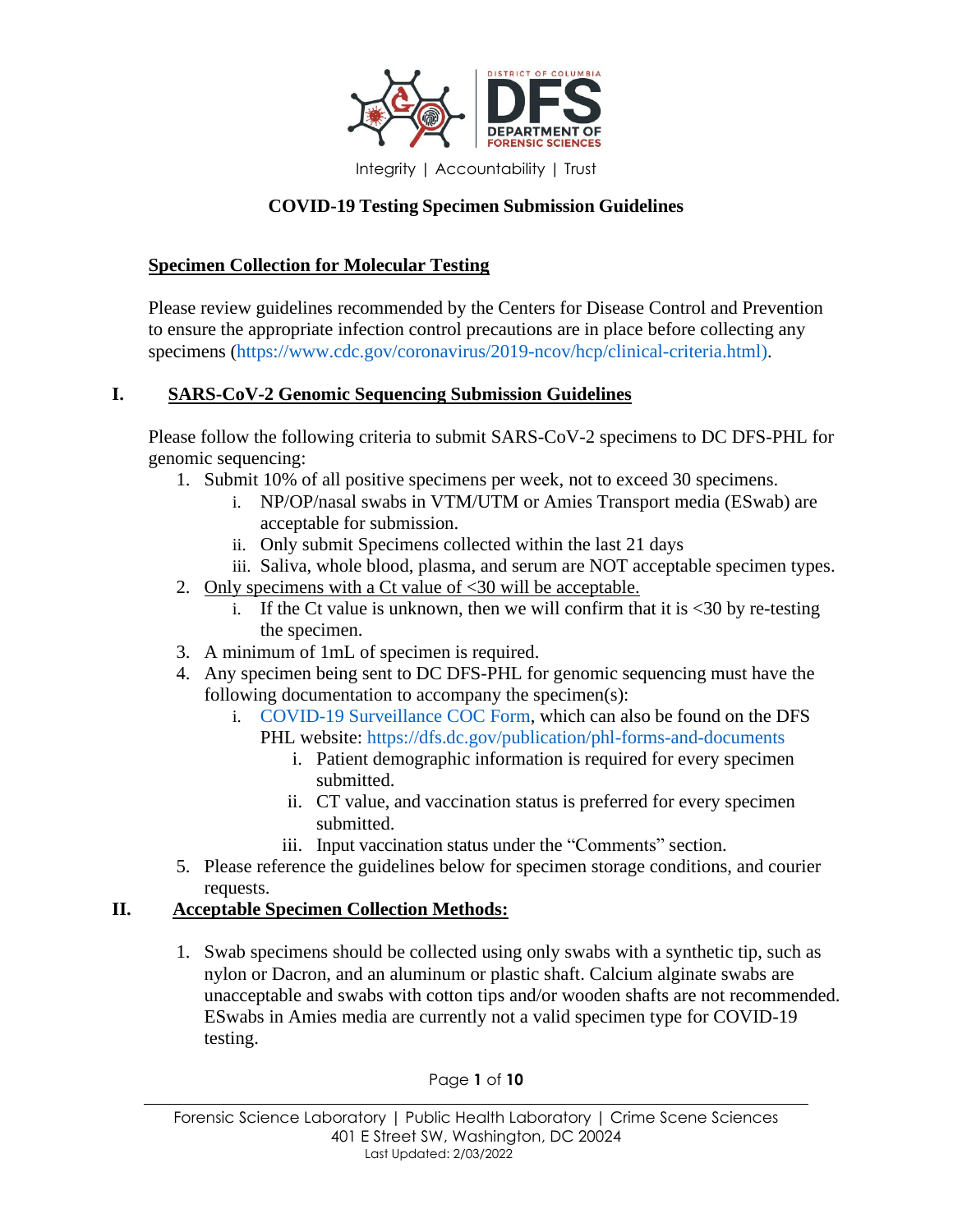

- 2. After collecting the specimen, if the swab is not scored, please use sterile scissors to cut the swab so that it can fit inside the transport media tube. Once the swab has been cut, please disinfect the scissors to ensure that there is no cross contamination from one specimen to the next. For a list of disinfectants effective in inactivating SARS- CoV-2, please refer to the EPA approved list below.
	- i. [\(https://www.epa.gov/pesticide-registration/list-n-disinfectants-use-against](https://www.epa.gov/pesticide-registration/list-n-disinfectants-use-against-sars-cov-2)[sars-cov-2\)](https://www.epa.gov/pesticide-registration/list-n-disinfectants-use-against-sars-cov-2).
- 3. A health care facility that requires swabs or transport media should contact the DC DFS-PHL via email (DFS-COVID19@dc.gov) to request collection supplies. Please indicate how many kits you require in the email. Swabs and transport media should only be used for testing conducted at DFS PHL.

### **III. Acceptable Upper Respiratory Specimen Types**

- i. **Nasopharyngeal (NP) swab** only in viral transport media (VTM), Universal Transport Media (UTM), Amies Transport media (ESwab) or Aptima Specimen Transfer Tube **[Cat No. PRD-05110 or 301154C (green label)]**.
	- i. **Please see the video for additional instructions on NP swab collection:**

http[s://www.y](http://www.youtube.com/watch?v=DVJNWefmHjE)outube.com/watch?v=DVJNWefmHjE

- ii. **Oropharyngeal (OP) swab** in VTM, UTM or Aptima Multitest Swab Specimen Collection Kit [Cat. No. PRD-03546 (orange label)]
	- i. *OP specimen:* Insert swab into the posterior pharynx and tonsillar areas. Rub swab over both tonsillar pillars and posterior oropharynx and avoid touching the tongue, teeth, and gums.
- iii. **Nasal swab** in VTM, UTM or Aptima Multitest Swab Specimen Collection Kit **[Cat. No. PRD-03546 (orange label)].**
- iv. **Healthcare Provider-Observed Self Collected Nasal Swab** in VTM, UTM or Aptima Multitest Swab Specimen Collection **Kit [Cat. No. PRD-03546 (orange label)].**
	- i. **Note:** Self-collection of nasal swabs **MUST** be observed by a healthcare provider and indicated on the test requisition. At-home self-collected specimens are not accepted by the DC PHL at this time.

**Please see the infographics on pages 3-8 for additional instructions on Upper Respiratory Specimen collection:**

Page **2** of **10**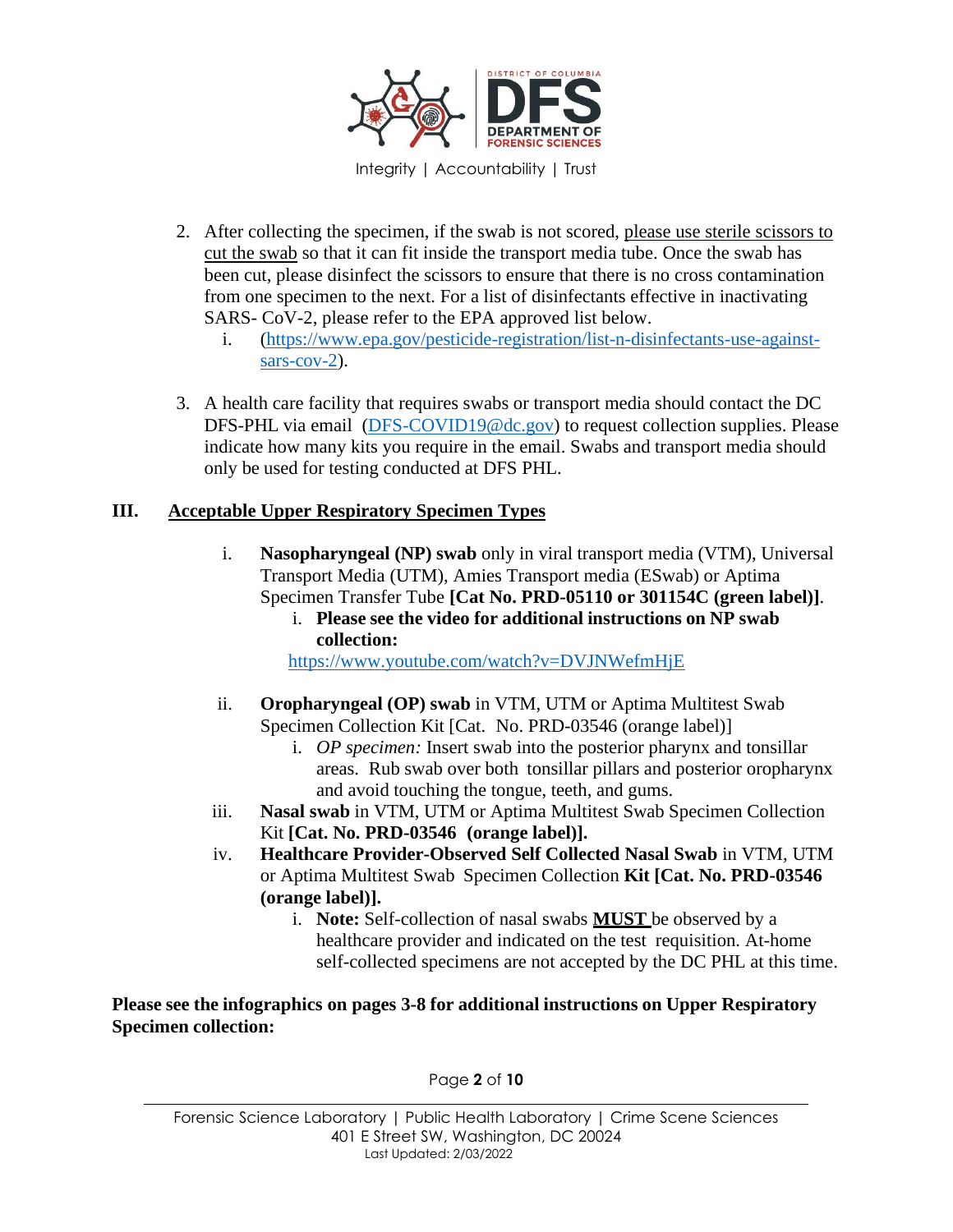

**Please see the infographics below for proper Nasopharyngeal (NP) Specimen Collection. Instructions continue on the next page.**

# **NASOPHARYNGEAL (NP) SPECIMEN COLLECTION STEPS**



#### **GENERAL GUIDANCE:**

- . Ensure that recommended personal protective equipment (PPE) is worn when collecting specimens. This includes gloves, a gown, eye protection (face shield or goggles), and an N-95 or higher-level respirator (or surgical mask if a respirator is not available).
- · Gloves must be changed to a new pair for each patient; properly remove old pair and discard into a biohazard waste container.



#### Page **3** of **10**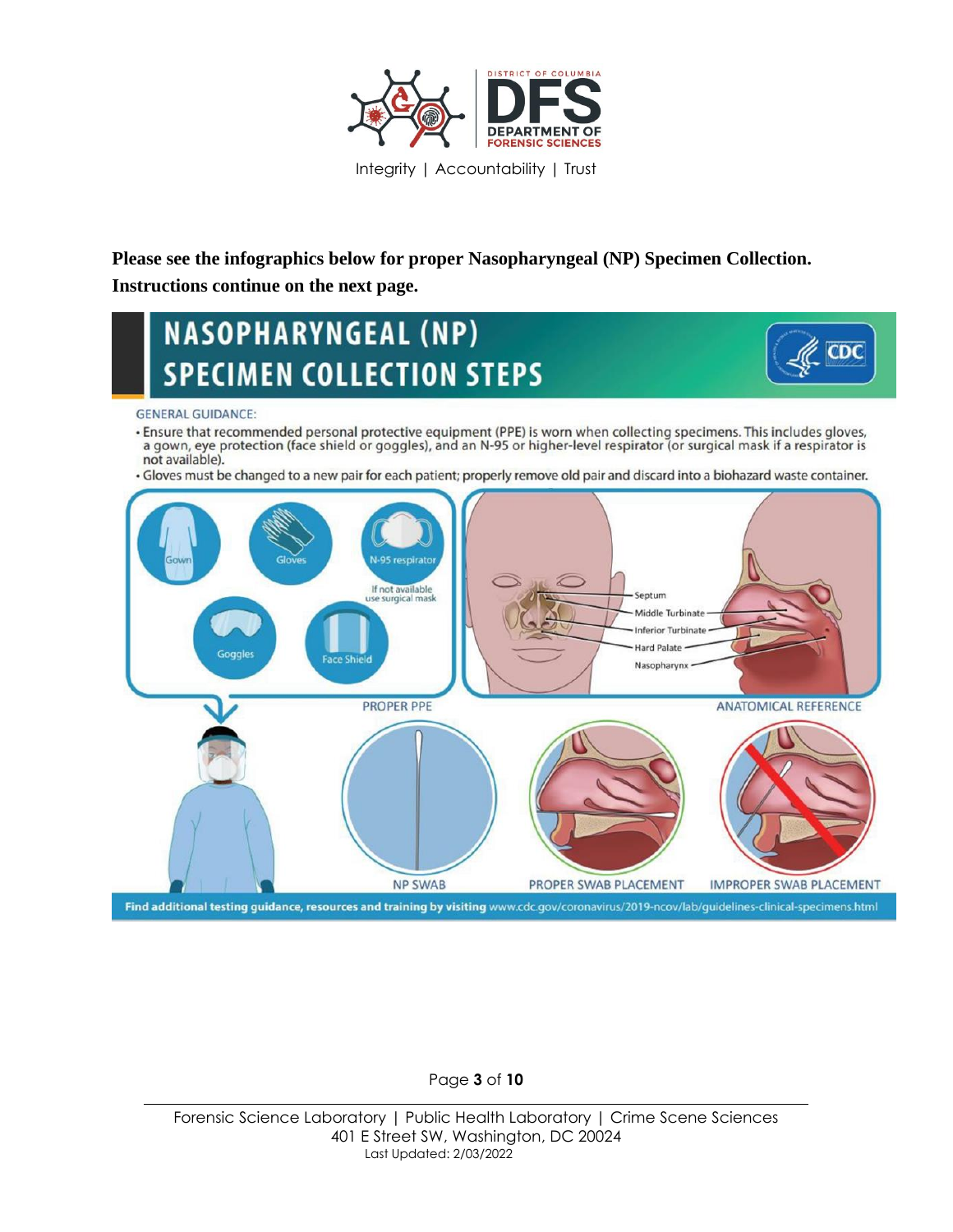

#### **Nasopharyngeal (NP) Specimen Collection infographics (continued)**



Page **4** of **10**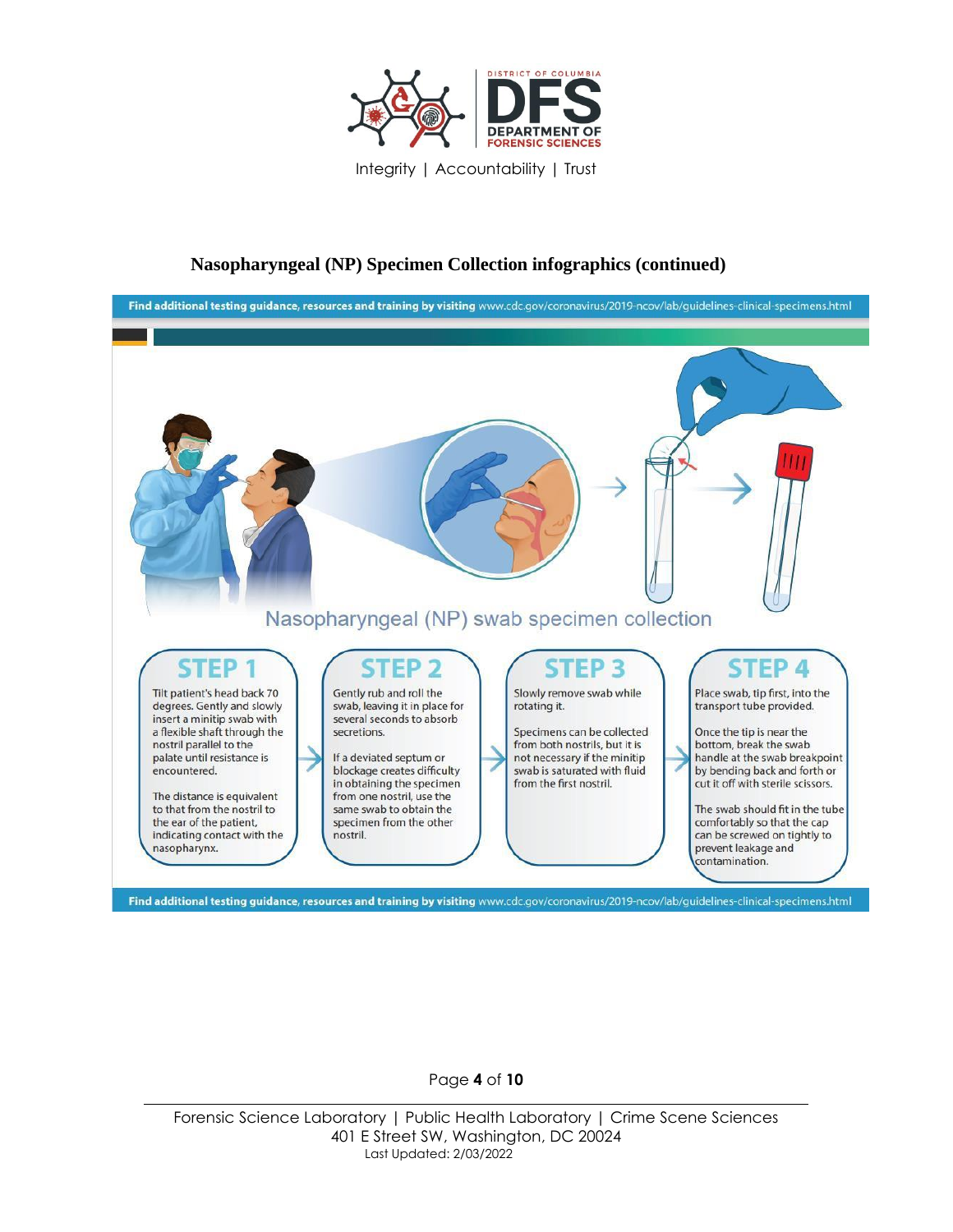

## **Please see the infographics below for proper Nasal Mid Turbinate (NMT) Specimen Collection. Instructions continue on the next page.**

# **NASAL MID-TURBINATE (NMT) SPECIMEN COLLECTION STEPS**



#### **GENERAL GUIDANCE:**

- · Ensure that recommended personal protective equipment (PPE) is worn when collecting specimens. This includes gloves, a gown, eye protection (face shield or goggles), and an N-95 or higher-level respirator (or surgical mask if a respirator is not available).
- · Gloves must be changed to a new pair for each patient; properly remove old pair and discard into a biohazard waste container.



#### Page **5** of **10**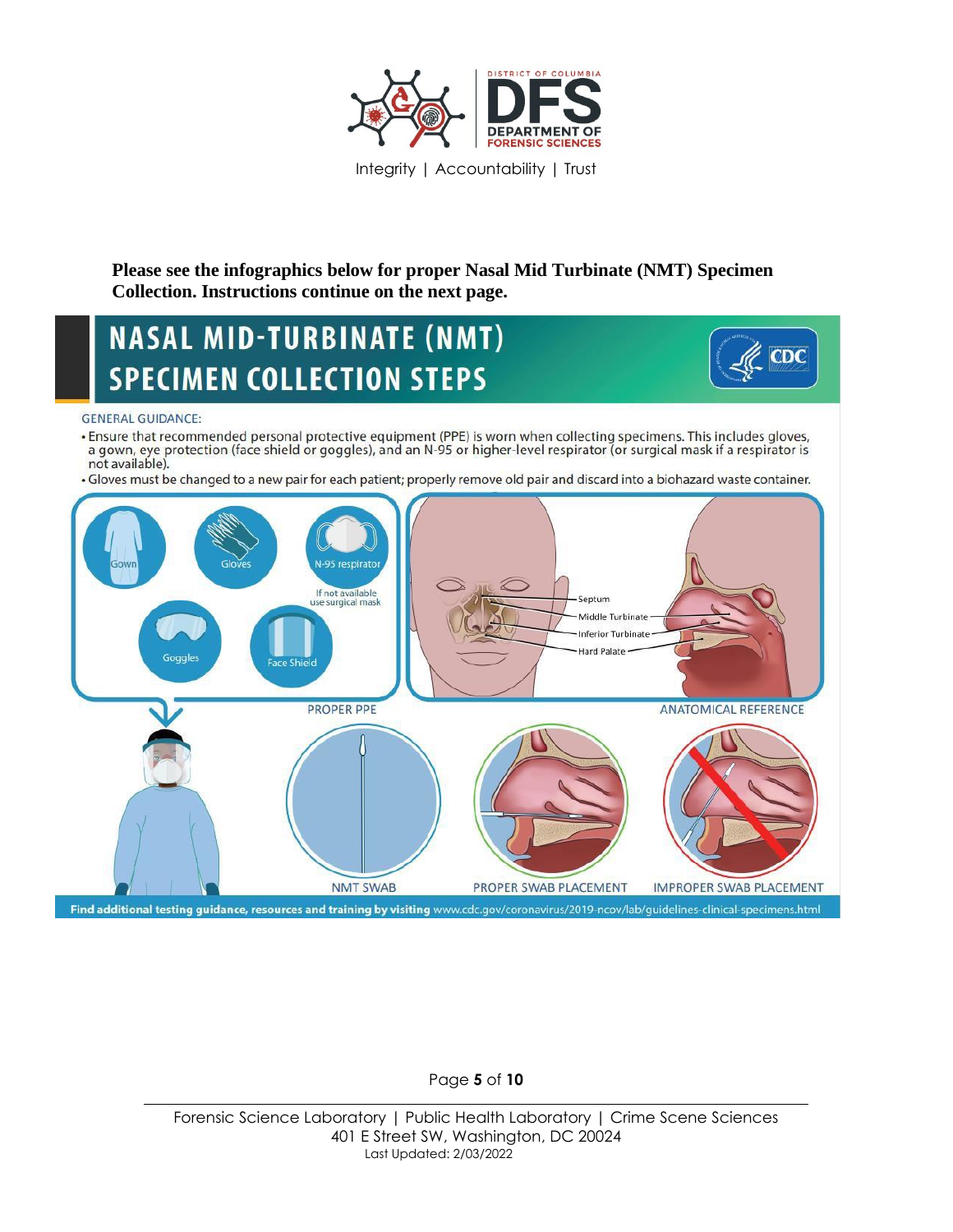

### **Nasal Mid Turbinate (NMT) Specimen Collection infographics (continued)**



Page **6** of **10**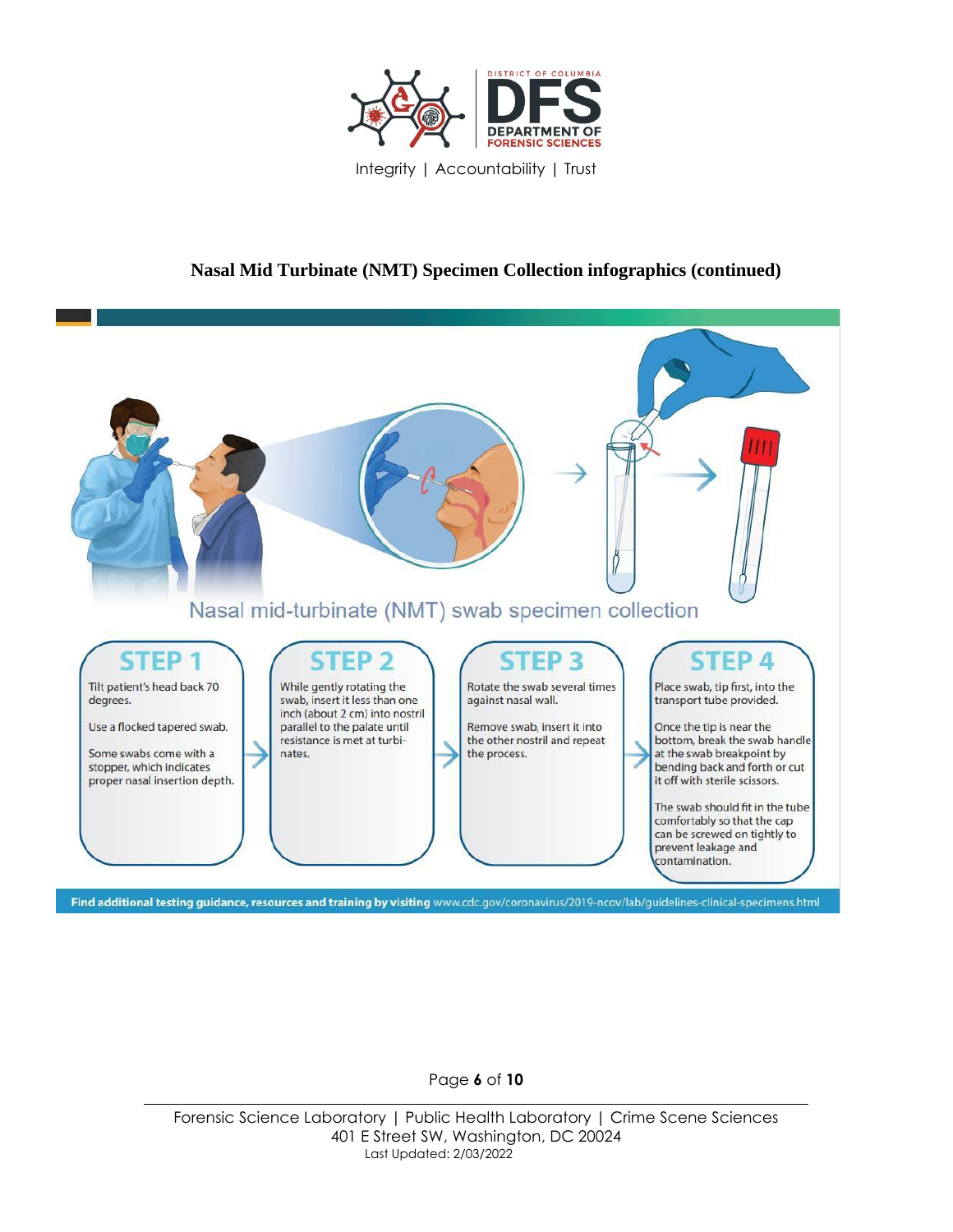

# **Please see the infographics below for proper Anterior Nasal Specimen Collection. Instructions continue on the next page.**

# **HOW TO COLLECT YOUR ANTERIOR NASAL SWAB SAMPLE FOR COVID-19 TESTING**



Follow the instructions included with your sample kit. Use only materials provided in your kit to collect and store your sample, unless the kit says to do otherwise. Use only an approved sample collection kit given to you by your healthcare provider or personnel at the testing center.



Page **7** of **10**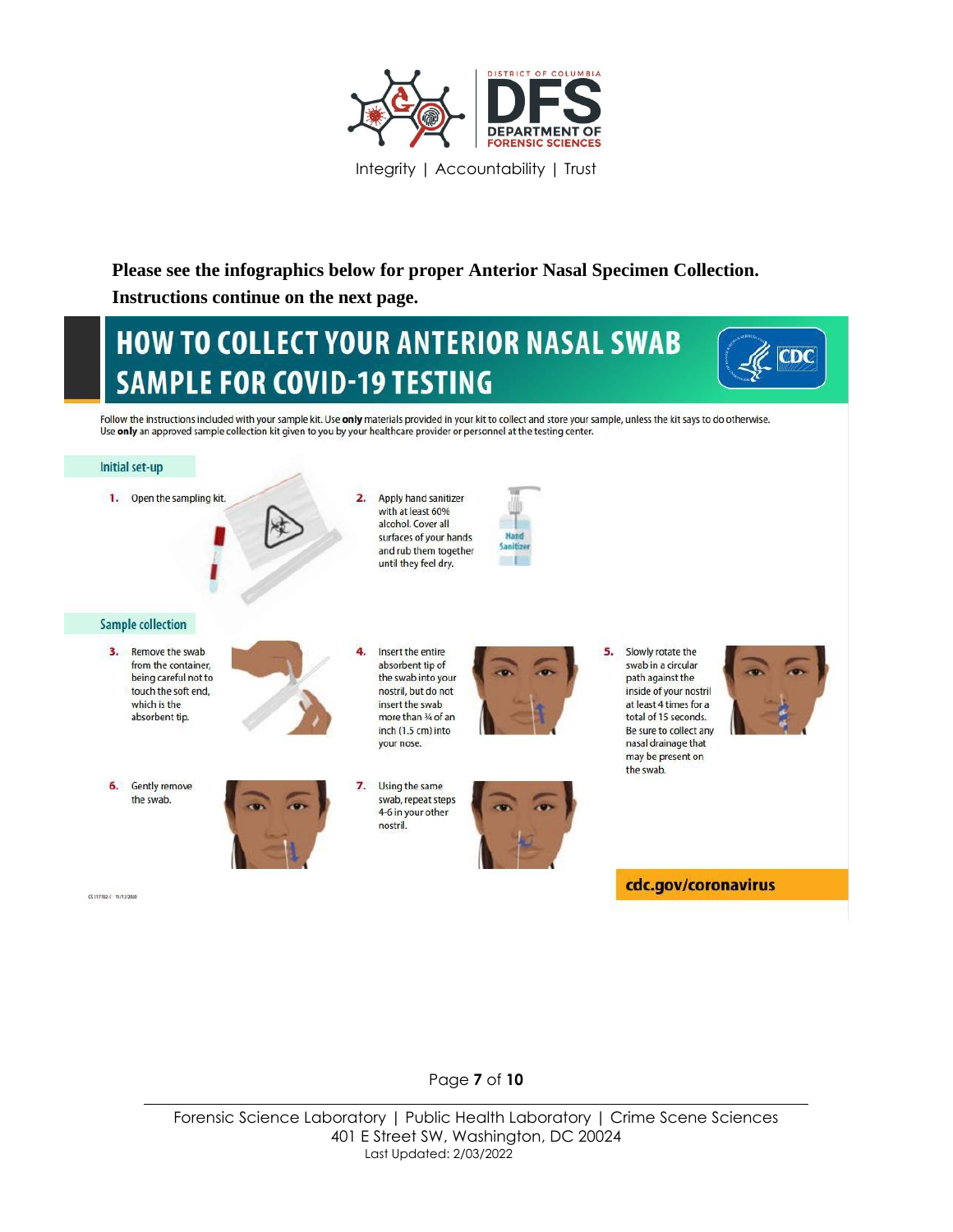

## **Anterior Nasal Specimen Collection infographics (continued)**



Page **8** of **10**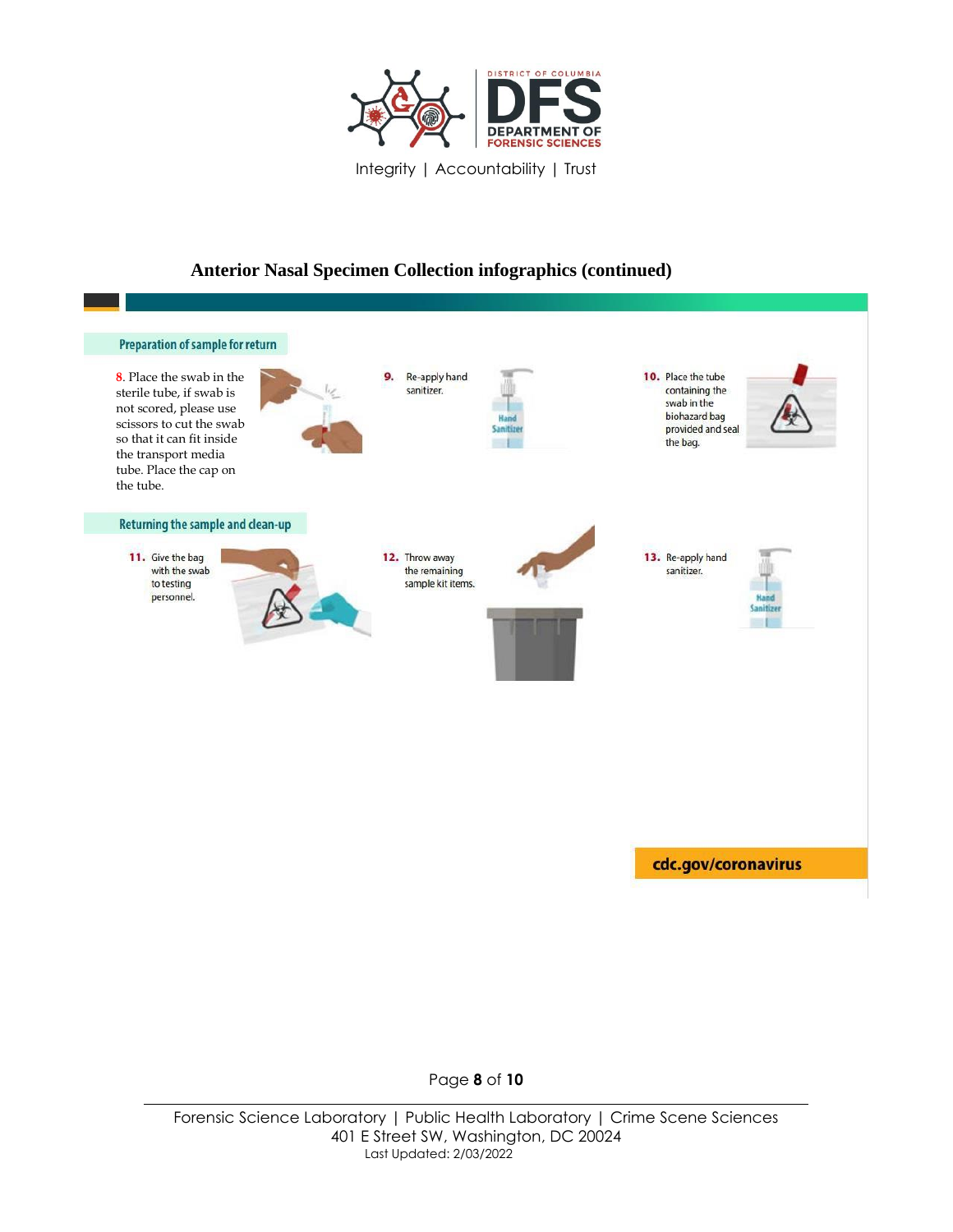

### **IV. Specimen Storage**

- 1. **All specimens collected for molecular testing must be refrigerated (2-8 <sup>ᵒ</sup> C) promptly after collection and couriered/shipped on cold packs within 72 hours.** Specimens being held for  $>72$  hours must be stored at  $-70^{\circ}$  C and couriered/shipped on dry ice.
- 2. **Please do not freeze specimens if courier pick up will occur within 24 hours.** It is very important that you contact [DFS-COVID19@dc.gov](mailto:DFS-COVID19@dc.gov) as soon as the specimen is collected so that a courier can be ordered to pick up the specimen.

### **V. Documentation and Submissions**

### 1. **Order all specimen through LabOnline.**

- 2. Please login to your account using the following link: [https://phl](https://phl-labonline.dc.gov/Account/SignIn)[labonline.dc.gov/Account/SignIn.](https://phl-labonline.dc.gov/Account/SignIn)
- 3. It is required to complete the DC DFS-PH LabOnline User Agreement and Client Request Form prior to receiving access to LabOnline.
	- i. It can be found on the DC DFS-PHL website under forms and documents: [PHL Forms and Documents | dfs \(dc.gov\)](https://dfs.dc.gov/publication/phl-forms-and-documents)
- 4. Use the Ship to Lab feature on LabOnline for all specimens that are sent to the DC DFS-PHL
	- i. For assistance in this process, please refer to the LabOnline User Manual or reach out to the LabOnline User Help Desk: DFS-LabOnline@dc.gov
- 5. Any specimen being sent to the DC DFS-PHL must have a Shipping Manifest/Chain of Custody corresponding to the specimens being sent. This document is obtained from LabOnline.
	- i. For assistance in this process, please refer to the LabOnline User Manual or reach out to the LabOnline User Help Desk: DFS-LabOnline@dc.gov
	- ii. Ensure you print your name, sign, and date at the bottom of the Chain of Custody where indicated.
	- iii. The Chain of Custody should be placed outside the secondary packaging (plastic biohazard bag).
- 6. Incorrectly labeled specimens will result in testing delays. Ensure that there are at least two unique identifiers on the specimen which match the test requisition.
	- i. To request label paper to print the specimen labels please email: [DFS-](mailto:DFS-COVID19@dc.gov)[COVID19@dc.gov](mailto:DFS-COVID19@dc.gov)

#### Page **9** of **10**